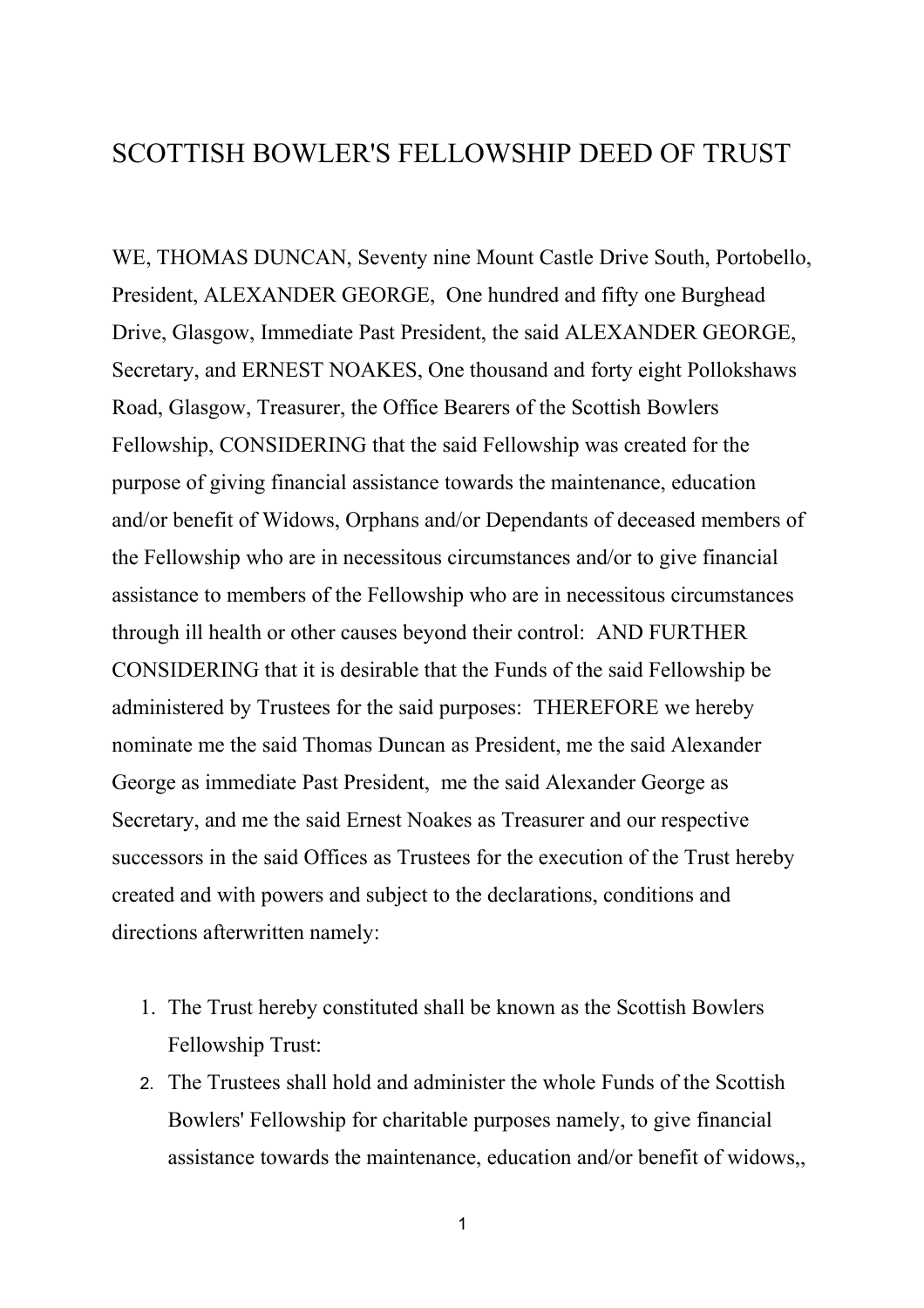orphans and/or dependants of deceased members of the Fellowship who are in necessitous circumstances and/or to give financial assistance to members of the Fellowship who are in necessitous circumstances through ill health or other causes beyond their control all as the Trustees shall in their sole discretion consider deserving:

- 3. The Trustees may make such Rules and Regulations as to them seem necessary, convenient and proper for the regular administration and management of the Trust:
- 4. For the purpose of enabling the Trustees to carry the provisions of this Deed into effect, but without prejudice to their exercise of the most full and ample powers, privileges and immunities at present possessed or that may be possessed by gratuitous Trustees in Scotland, the Trustees shall have the fullest powers of and in regard to realisation, investment, administration and management as if they were beneficial owners and particularly but without prejudice to the said generality, they shall have the following powers all to be exercised or not and if exercised then at such time and in such manner as to the Trustees seem proper, namely to sell, realise and alter or vary the property and investments held by them at any time or any part thereof and that either by public group or private bargain, or by feu, excambion or exchange, and also from time to time to lend the Trust Funds or any part thereof on heritable security or to invest the same in the purchase of heritable, real or leasehold property or to invest or lend the same in the purchase or upon the security of stocks, shares, debentures bonds, deposit receipts or other securities or any foreign or Colonial Government, Empire, State or Municipality or of any Bank, Insurance Company, Railway Company, Trading Company or Company of any other kind at home or abroad and generally in or upon such securities at home or abroad as they in their sole discretion may think proper as also to grant all deeds which they may think proper as

2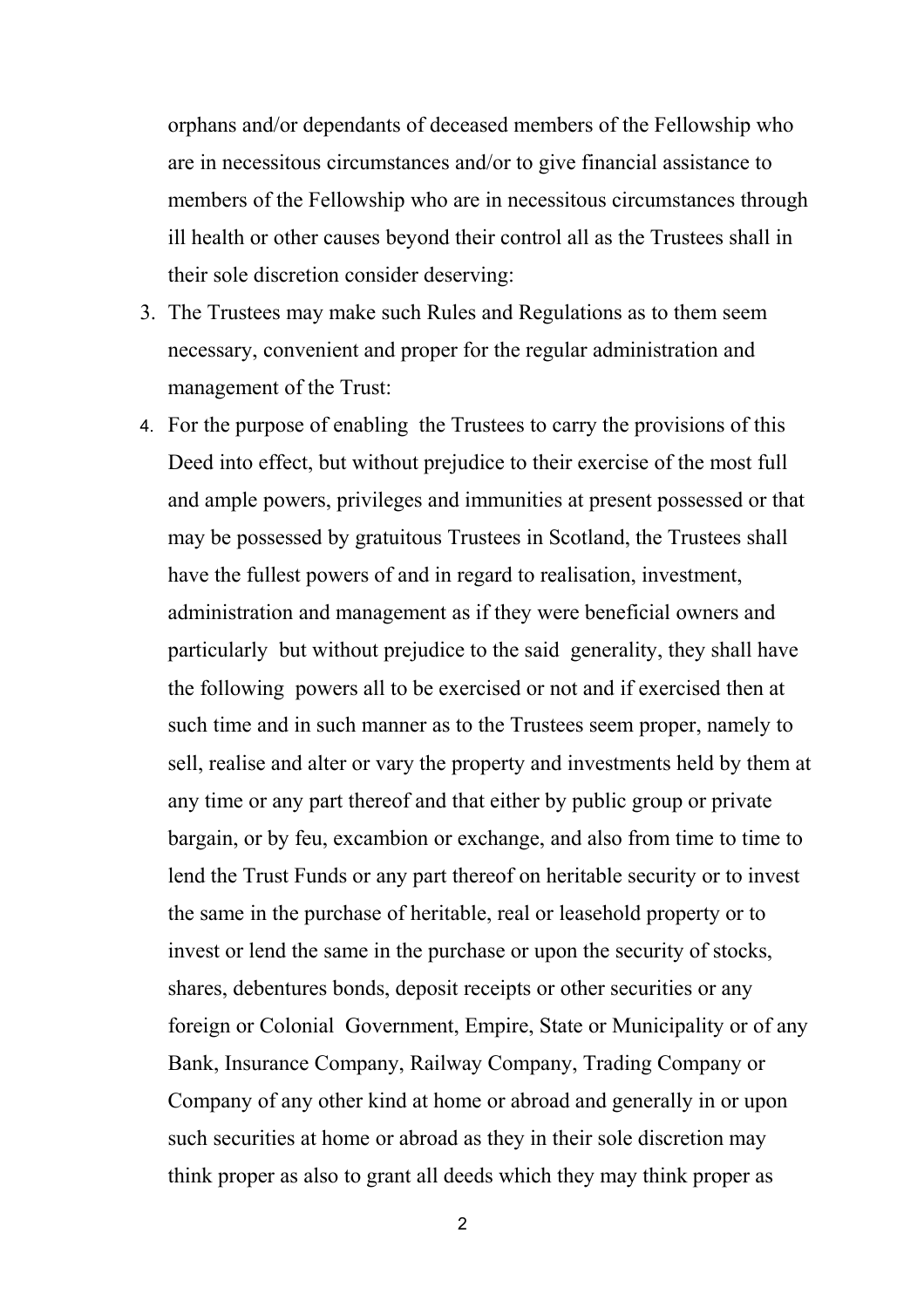also to grant all deeds which they may think necessary and to appoint any one of their own number or any other person to be Law Agent to the Trust and to allow him professional remuneration for his services from the revenues of the said Fund to the same extent as if he were not also acting as a Trustee, and also to appoint any one of their own number or any other person as Treasurer of the Trust and to allow him remuneration for his services and to make from their own number or otherwise such other appointments from time to time with or without remuneration as the Trustees may in their uncontrolled discretion deem necessary or desirable for the proper management of the Trust:

- 5. We further provide and declare that the Trustees shall be entitled to exercise all the powers and to enjoy all the privileges and immunities of gratuitous Trustees in Scotland at Common Law or under the Trusts (Scotland) Act 1921, or any other statute which may be in force at any time and we declare that none of these powers, privileges or immunities are at variance with the terms of purposes of these presents and the Trust hereby created:
- 6. An account of the intromissions of the Trustees shall be prepared annually which account shall be audited and docquetted by an Auditor to be nominated and appointed by the Trustees:
- 7. We further provide and declare that a Resolution signed by all the Trustees shall be as effective as a Resolution passed at a meeting of the Trustees:
- 8. For convenience of management, the Trustees shall be entitled if they see fit to arrange for any investment being taken in the name of the nominees of any of the Chartered or Incorpoated Banks in Scotland, and (LASTLY) We declare that the Trustees shall not be liable for depreciation in the value of investments made by them or made by us or either of us and retained by them, nor for omissions or errors in

3